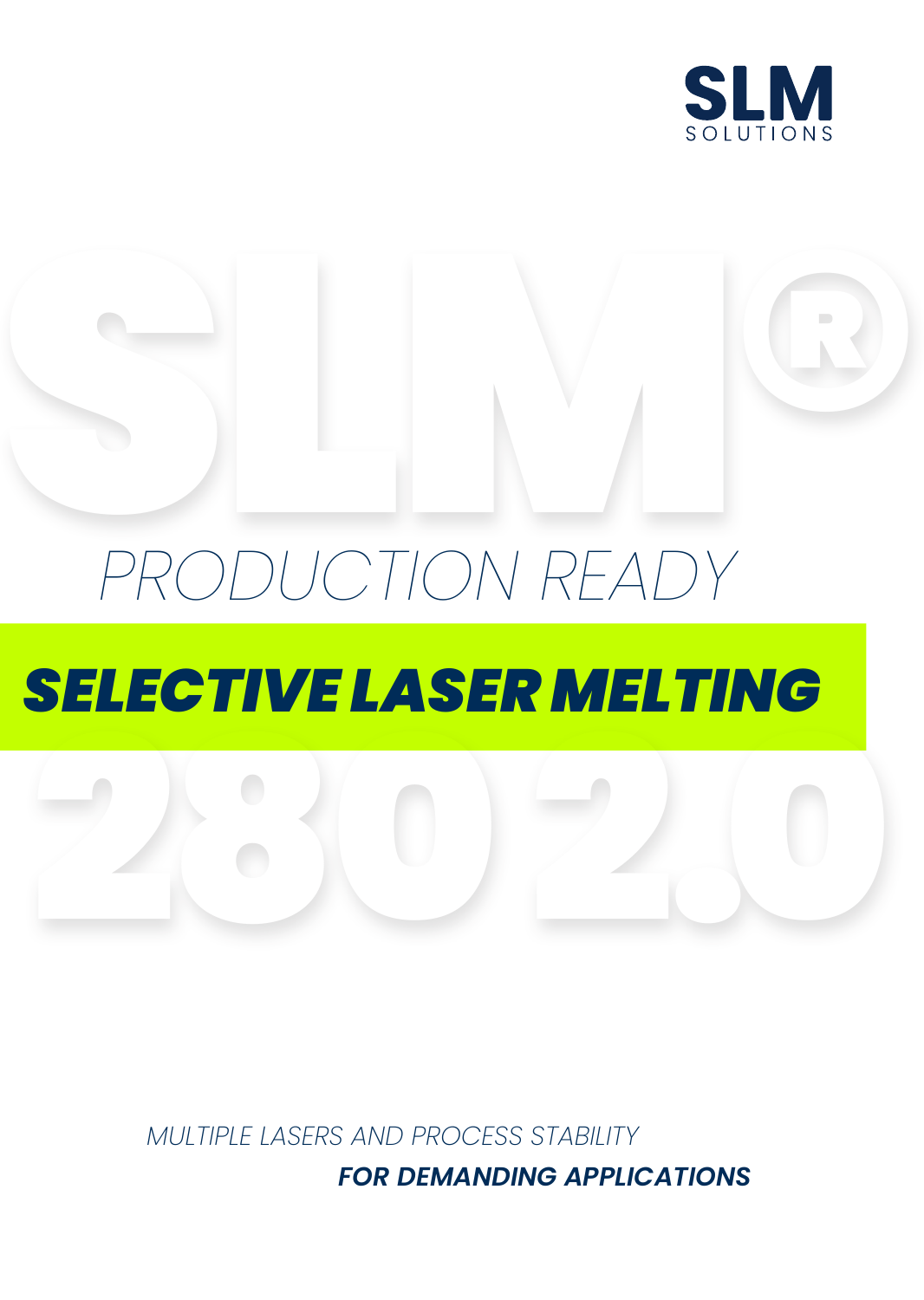## *AND THE HIGHEST PRODUCTIVITY PREMIUM QUALITY*

## **Larger build chamber and multiple lasers increase productivity without sacrificing build quality**

With a build plate 25% larger than standard midsized machines to fit more parts per build, highpower and multi-laser machines further promote production-oriented additive manufacturing. The leader in multilaser systems, SLM Solutions offers a patented multilaser scan strategy to minimize soot interference, alter layer stitching and deliver results with the same density and mechanical properties as single-laser builds.

### **Open system architecture puts selective laser melting users in control; your powder, your parameters**

All SLM® systems allow the use of materials from any supplier. The integrated SLM® Build Processor and open software architecture offer the freedom to run standard parameters or optimize them to meet specific production needs and gain a competitive advantage. In addition, refined parameters and an identical optical bench allow processes to be directly transferred to other machines, such as scaling up to the SLM®500.

> *INDUSTRY-LEADING GAS FLOW DELIVERS CONSISTENT QUALITY*

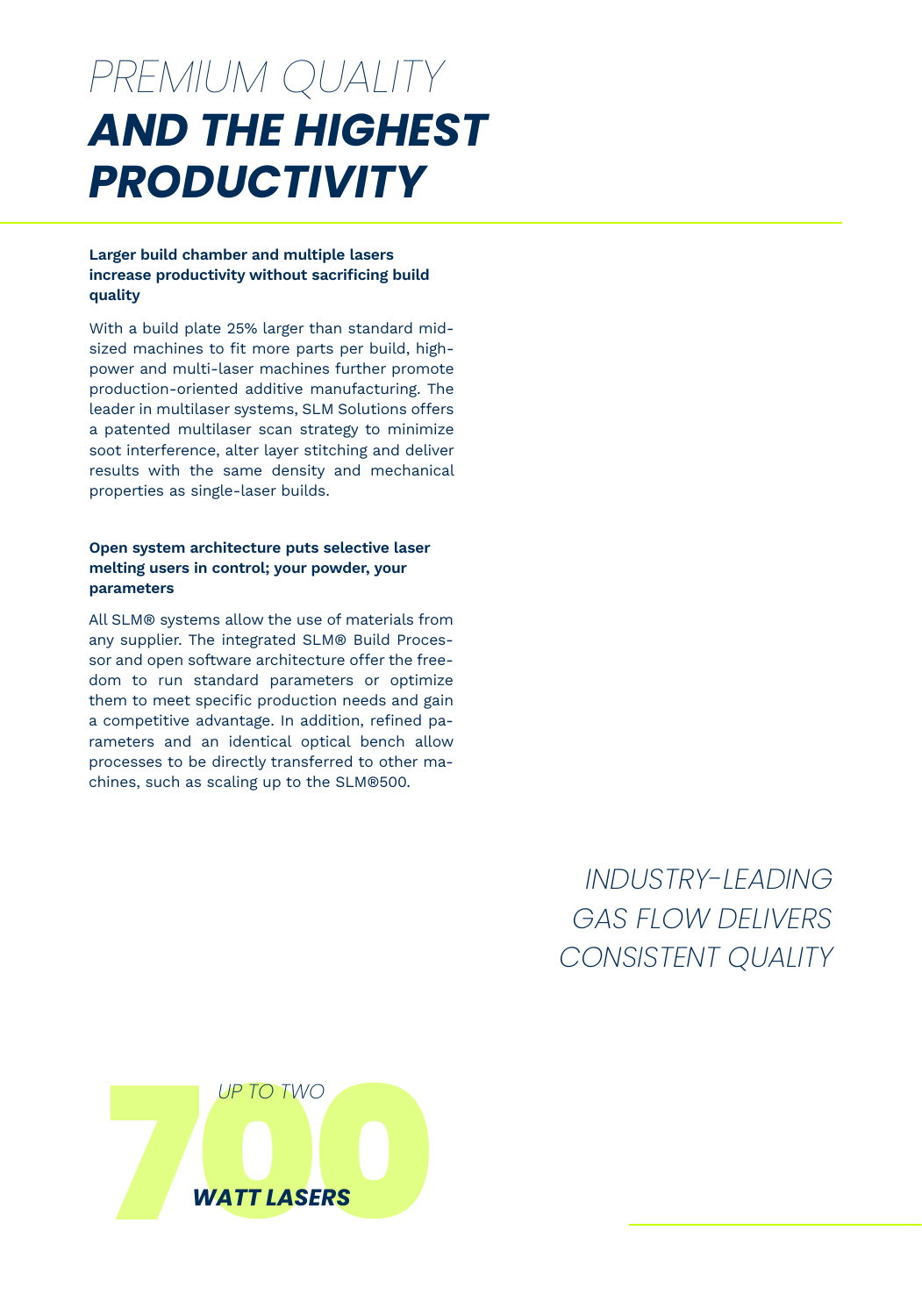



### **TECHNICAL SPECIFICATIONS**

| Build Envelope (L x W x H)               | 280 x 280 x 365 mm reduced by substrate plate thickness |
|------------------------------------------|---------------------------------------------------------|
| 3D Optics Configuration                  | Single (1x 400W or 1x 700W), Twin (2x 400 W or 2x 700W) |
|                                          | Dual (1x 400W and 1x 700W) IPG fiber laser              |
| Real Build Rate                          | up to 113 $cm^3/h*$                                     |
| Variable Layer Thickness                 | 20 µm - 90 µm,, more available on request               |
| Minimum Feature Size                     | $150 \mu m$                                             |
| Beam Focus Diameter                      | $80 - 115$ µm                                           |
| Maximum Scan Speed                       | $10 \text{ m/s}$                                        |
| Average Inert Gas Consumption in Process | 5 l/min (Argon)                                         |
| Average Inert Gas Consumption in Purging | 110 l/min (Argon)                                       |
| E-Connection / Power Input               | 400 Volt 3NPE, 63 A, 50/60 Hz, 3.5-5.5 kW               |
| Compressed Air Requirement               | ISO 8573-1:2010 [1:4:1] 7 bar                           |
| Machine Dimensions (L x W x H)           | 2600 mm x 1200 mm x 2700 mm                             |
|                                          |                                                         |

\*depending on material and build part geometry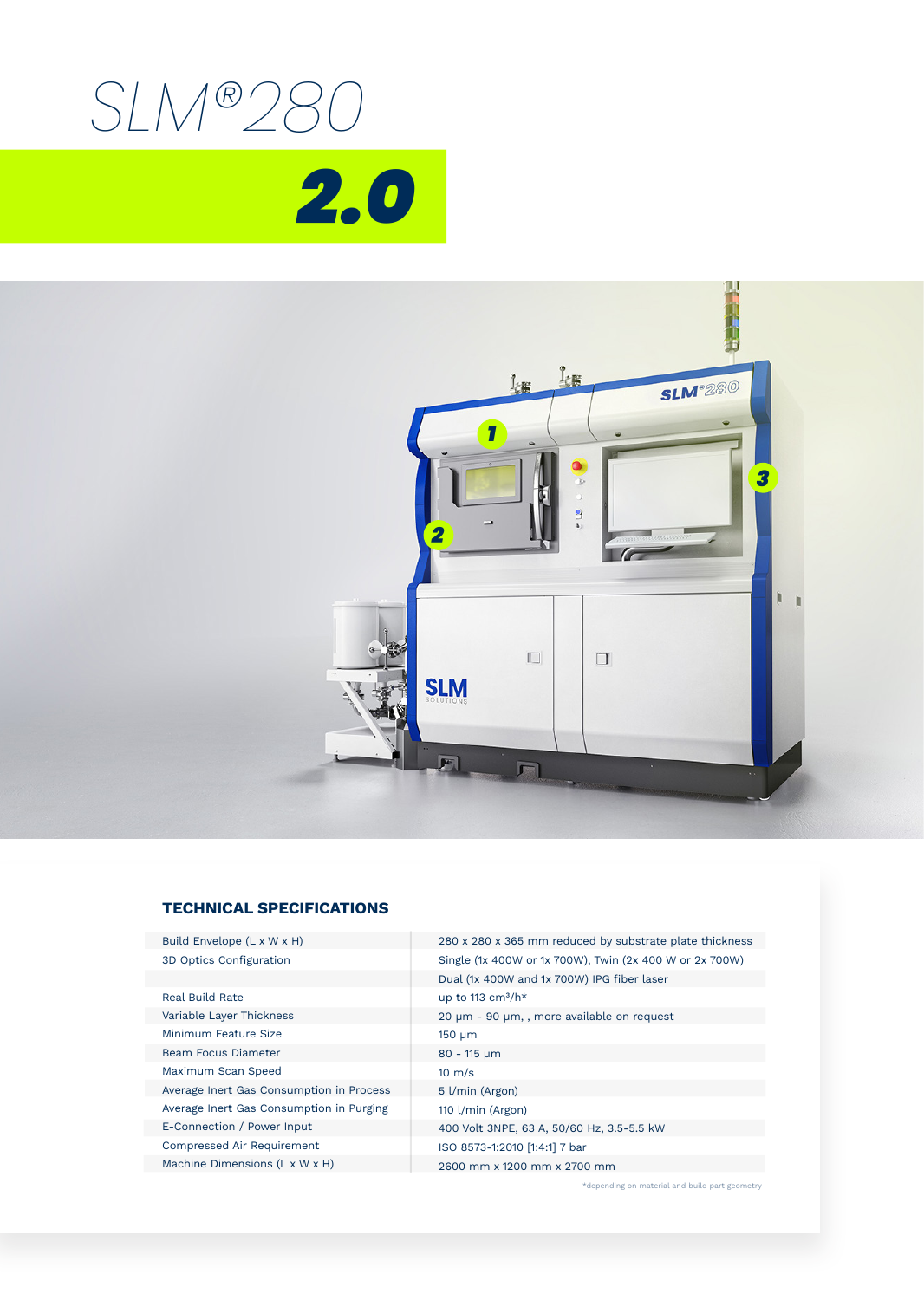## *POWERFUL AND COMPACT*

Multi-laser technology was pioneered by SLM Solutions, who remain the market-leaders in multilaser installations. The SLM®280 can be equipped with up to two 700W fiber lasers to accelerate the printing process of many metal additive powders.

## *2*

*1*

Patented bi-directional powder recoating helps reduce manufacturing time by depositing a new layer of powder in both directions without having to return to a "home" position.



Paired with a Powder Sieving Machine (PSM), the SLM®280 offers material flexibility. Manual sieves allow efficient material changeover for adaptable production while maintaining safety and quality.

Overflow powder is collected into a sealed bottle, transferred to the PSM for sieving and returned to the build process while maintaining an inert environment and offering traceability.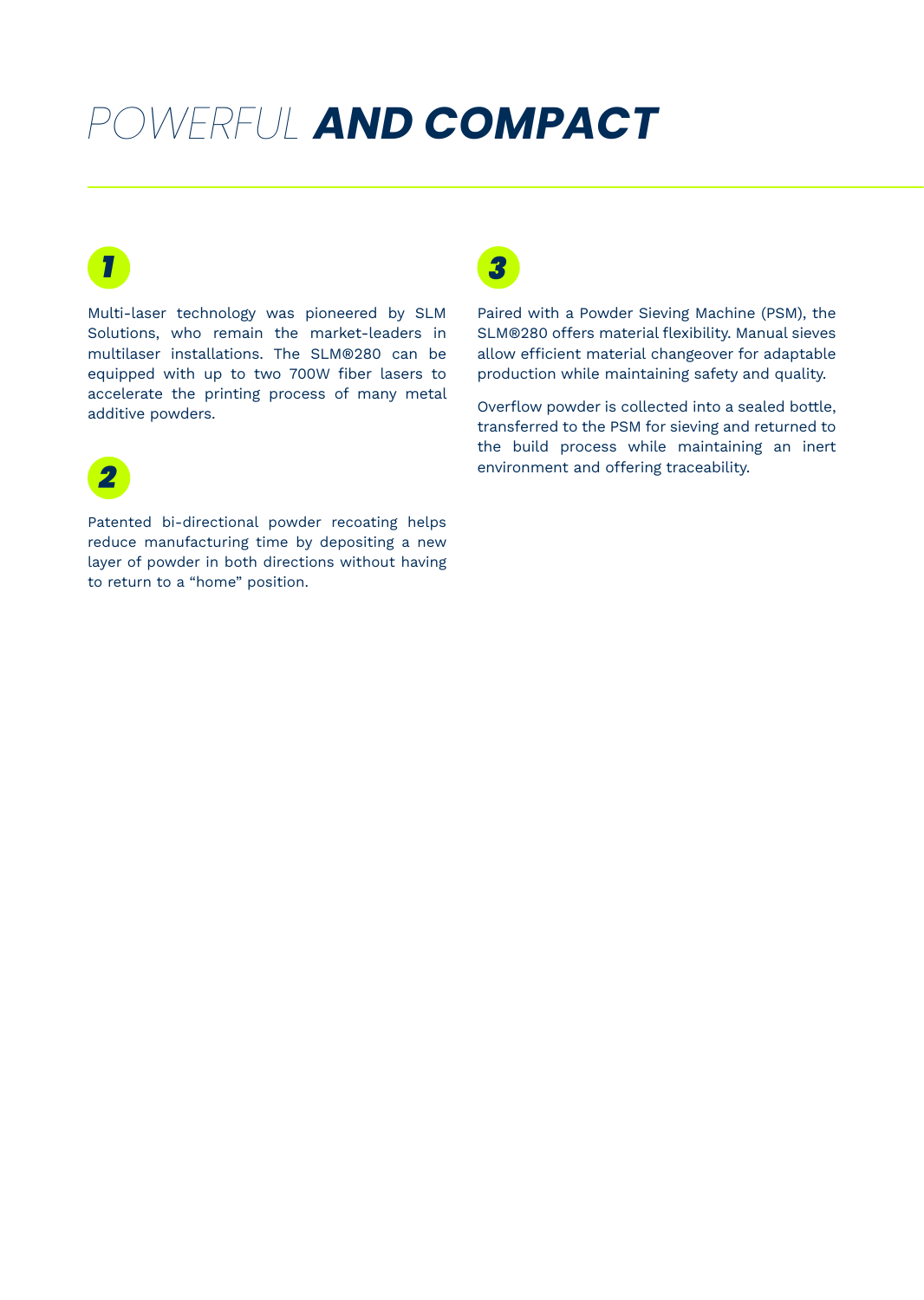# *INNOVATION BECOMES STANDARD*

SLM Solutions is known as the innovation leader in selective laser melting. Features such as bi-directional powder recoating to reduce manufacturing time, open powder architecture allowing use material from any supplier, and full process parameter access for custom development come standard on every selective laser melting machine.

## **POWDER HANDLING OPTIONS**

SLM Solutions closed-loop systems utilize a holistic powderhandling approach with the complete separation of operator and exposed powder. Door-integrated glove boxes on all machines eliminate direct contact of powder by operators and the minimization of powder handling outside an inert atmosphere maintains powder quality.

The second generation SLM®280 system offers the same high-quality process technology as the third generation, but with a manual powder sieve for flexibility with material changeover.

The SLM®280 Production Series targets serial production processes with fully automatic powder management for a dedicated material. Powder is automatically transferred back and forth between the sieve and the process chamber, both during the process without interruption of the build and after completion for streamlined and safe powder unpacking.

## **INNOVATION COMES STANDARD QUALIFIED MATERIAL SOLUTIONS**

SLM Solutions offers expert know-how that drives unique specifications to assure mechanical properties through the combination of machine, parameters and powder audited for composition, quality, and flowability. Our material experts are always collaborating with customers to develop and source new alloys optimized for selective laser melting.

## **QUALITY ASSURANCE OF THE SELECTIVE LASER MELTING PROCESS**

Comprehensive monitoring and quality assurance enable a high degree of process documentation and verification. Chamber temperature, oxygen, gas flow, and other variables are constantly monitored and logged to ensure consistent, high quality builds. Layer Control System (LCS), Melt Pool Monitoring (MPM), and Laser Power Monitoring (LPM) monitor various systems to detect possible irregularities.

## **CONSULTATIVE DEVELOPMENT AND EXPERT KNOWLEDGE-SHARING**

SLM Solutions' consulting, applications, training and service teams put customer success first to ensure their return on investment is maximized. Our experts works with customers every step of their additive journey, from application identification and development to full serial production ramp-up.